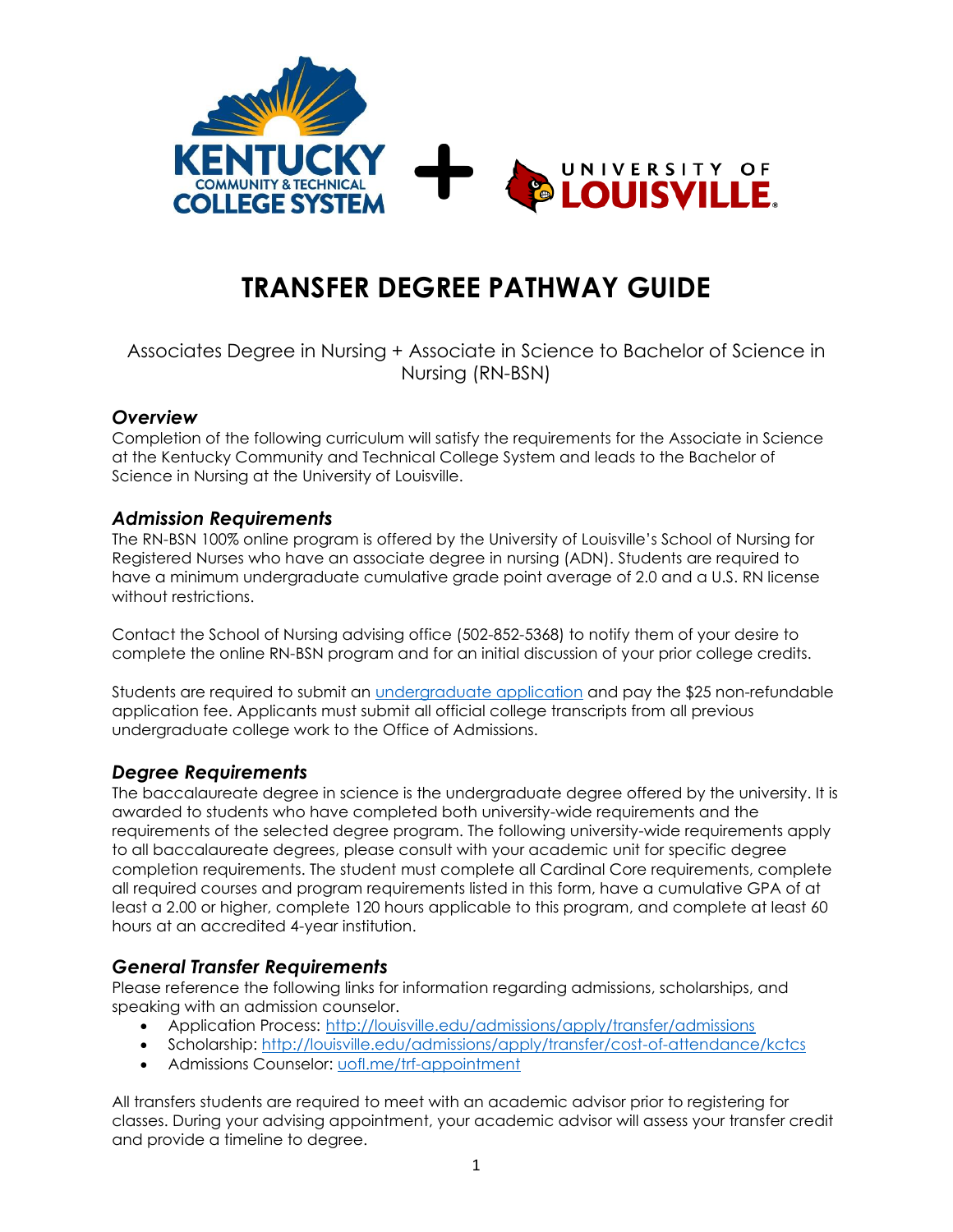# **KCTCS A.D.N + AS to University of Louisville- BS in Nursing CHECKLIST**

# **Kentucky Community and Technical College System**

| <b>KCTCS Course</b> | <b>Course or Category</b>                      | <b>Credits</b> | <b>UofL</b><br>Course | Completed |
|---------------------|------------------------------------------------|----------------|-----------------------|-----------|
| <b>ENG 101</b>      | Writing I                                      | 3              | <b>ENGL 101</b>       |           |
| <b>ENG 102</b>      | Writing II                                     | 3              | <b>ENGL 102</b>       |           |
| COM 181 or          | <b>Basic Public Speaking or</b>                | 3              | <b>COMM 111</b>       |           |
| 252                 | Intro to Interpersonal Communications          |                | or 115                |           |
| <b>PSY 110</b>      | <b>General Psychology</b>                      | 3              | <b>PSYC 201</b>       |           |
| TBS XXX             | Recommend-                                     | 3              | A/H XXX               |           |
|                     | ANT 130, HUM 135, REL 101 or 130*              |                |                       |           |
| Heritage            | Recommend- HIS 101, 102, 108 or 109*           | 3              | <b>HIST XXX</b>       |           |
| TBS XXX             | Any Arts & Humanities Gen Ed                   | 3              | A/H XXX               |           |
| <b>BIO 137</b>      | Human Anatomy & Physiology I                   | 4              | <b>BIOL 260,</b>      |           |
| <b>BIO 139</b>      | Human Anatomy & Physiology II                  | 4              | 261 & 262             |           |
| <b>MAT 150</b>      | College Algebra                                | 3              | MATH 111              |           |
| <b>STA 220</b>      | Statistics**                                   | 3              | <b>MATH 109</b>       |           |
|                     | <b>Subtotal General Education Core Courses</b> | 35             |                       |           |

**Category 1: KCTCS General Education Core Requirements (33 hours)**

TBS XXX means to be selected by KCTCS student.

\*One of these courses must be selected from the KCTCS identified Cultural Studies course list, indicate by placing (CS) next to the course name in Category 1 or 2 table.

\*\* MAT 150 is the pre-requisite for STA 220

#### **Category 2: KCTCS AS Requirements (6 hours)**

| <b>KCTCS</b><br>Course | <b>Course or Category</b>                 | <b>Credits</b> | <b>UofL</b><br>Course | Completed |
|------------------------|-------------------------------------------|----------------|-----------------------|-----------|
| <b>BIO 225</b>         | Medical Microbiology w/lab                |                | BIOL 257/258          |           |
| CHE XXX                | CHE 130, CHE 150*, CHE 170                | $3 - 4$        | <b>CHEM 105</b>       |           |
|                        | <b>Subtotal AA/AS Requirement Courses</b> | 7-8            |                       |           |

\*CHE 140 is the pre-requisite for CHE 150

#### **Category 3: KCTCS Electives (21 hours)**

| <b>KCTCS</b><br>Course | <b>Course or Category</b>               | <b>Credits</b> | <b>UofL</b><br>Course | Completed |
|------------------------|-----------------------------------------|----------------|-----------------------|-----------|
| <b>CIT 105</b>         | Digital Literacy or IC3 Fast track test | $0 - 3$        | Elective              |           |
| <b>FYE 105</b>         | <b>First-Year Experience</b>            | ર              | <b>GEN 101</b>        |           |
| NSG XXX                | Hours from A.D.N program                | $12 - 15$      | <b>Electives</b>      |           |
|                        | <b>Subtotal Elective Courses</b>        | $15 - 21$      |                       |           |
|                        | <b>TOTAL Associate Degree Hours</b>     | 60             |                       |           |